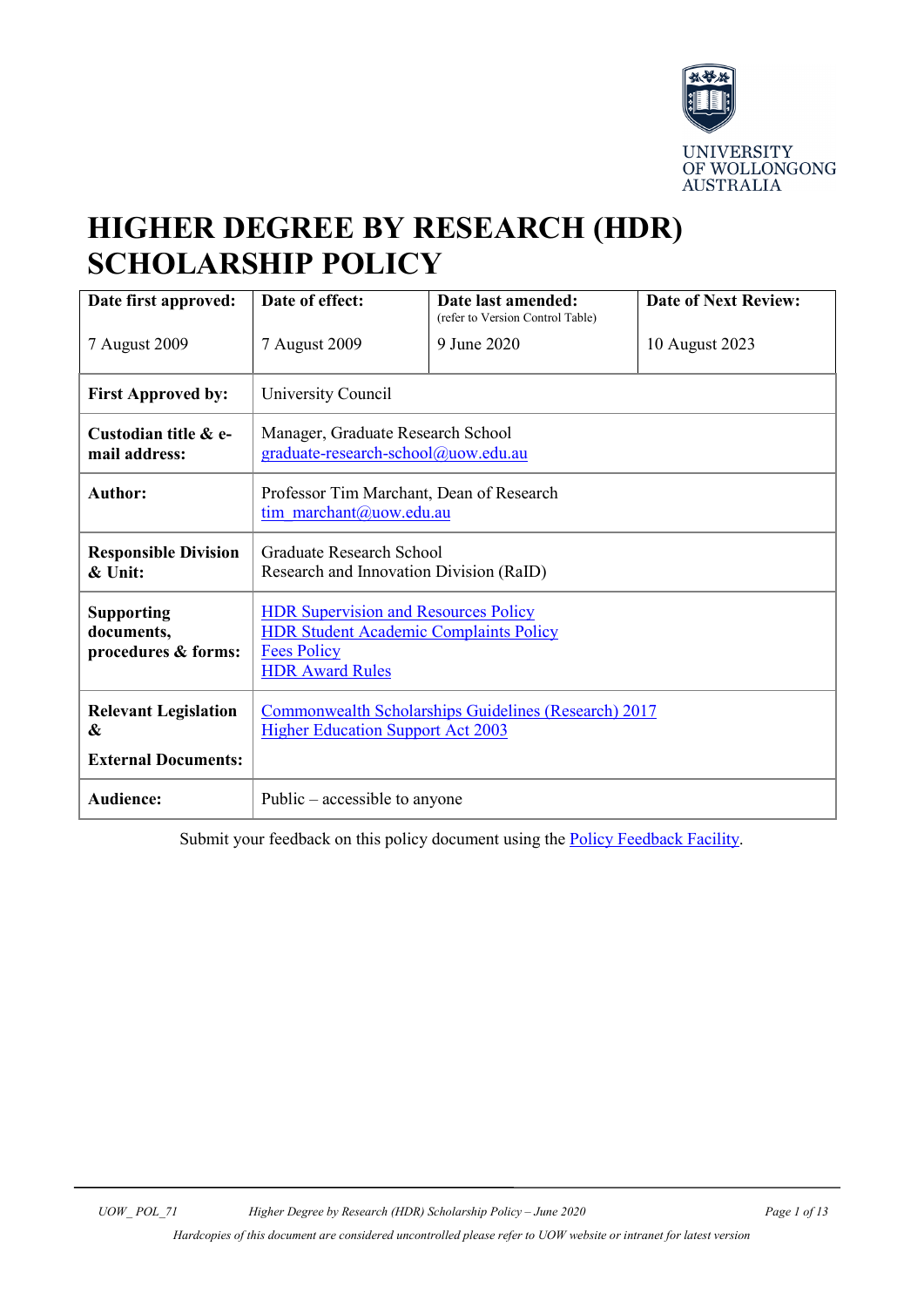

# **Contents**

| $\mathbf{1}$   |  |
|----------------|--|
| 2              |  |
| $\mathfrak{Z}$ |  |
| $\overline{4}$ |  |
| 5              |  |
| 6              |  |
| $\overline{7}$ |  |
| 8              |  |
| 9              |  |
| 10             |  |
| 11             |  |
| 12             |  |
| 13             |  |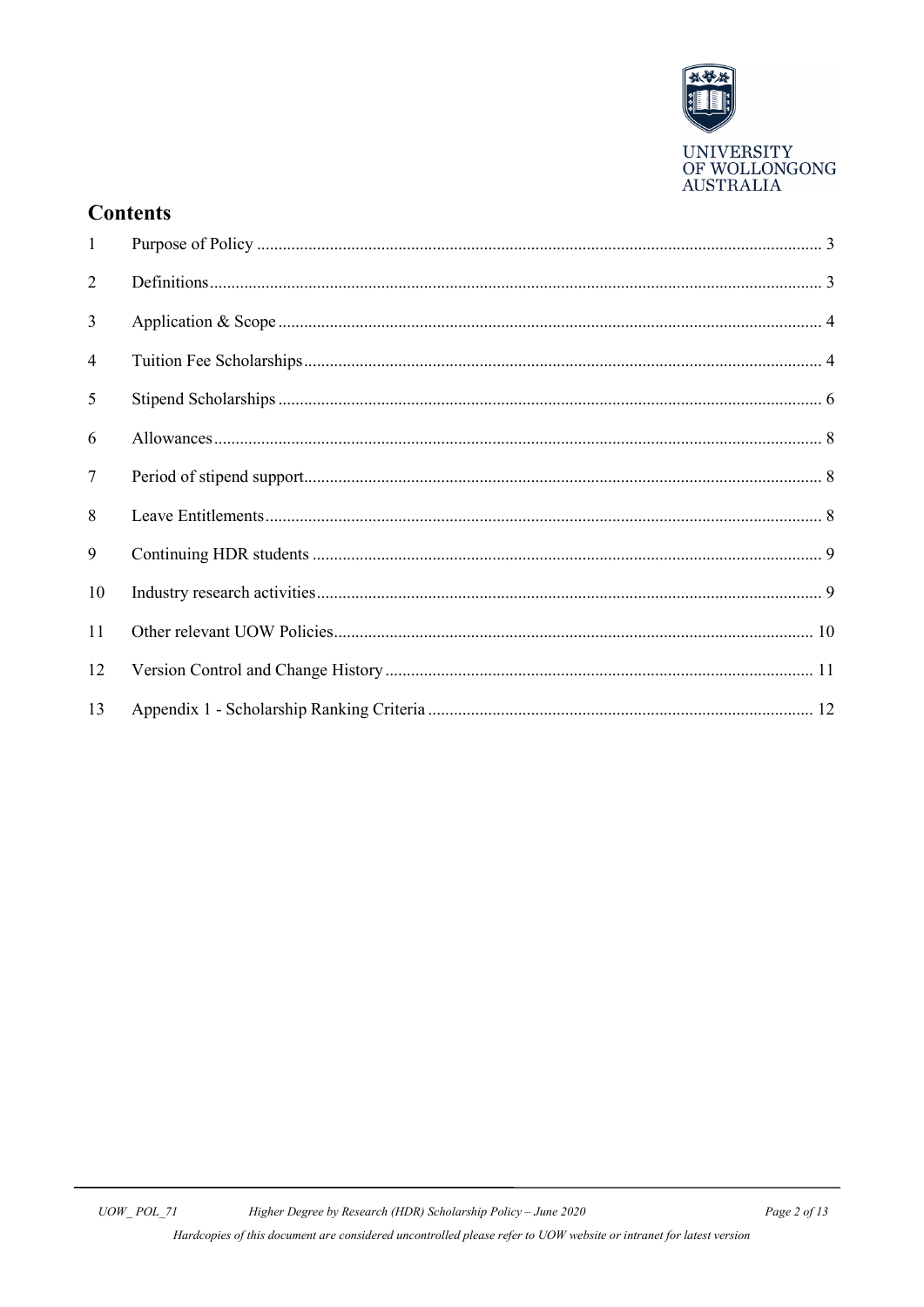

# <span id="page-2-0"></span>**1 Purpose of Policy**

1. The purpose of this Policy is to set out information about HDR scholarship processes, policies and conditions at UOW, which are fair, transparent, and compliant with the requirements of CSGR.

# <span id="page-2-1"></span>**2 Definitions**

| <b>Word/Term</b>                                       | Definition (with examples if required)                                                                                                                                                                                  |  |
|--------------------------------------------------------|-------------------------------------------------------------------------------------------------------------------------------------------------------------------------------------------------------------------------|--|
| $AD-GR$                                                | Associate Dean Graduate Research                                                                                                                                                                                        |  |
| ADR                                                    | <b>Associate Dean Research</b>                                                                                                                                                                                          |  |
| <b>CSGR</b>                                            | Commonwealth Scholarships Guidelines (Research) 2017                                                                                                                                                                    |  |
| <b>DET</b>                                             | Department of Education and Training                                                                                                                                                                                    |  |
| <b>DIBP</b>                                            | Department of Immigration and Border Protection                                                                                                                                                                         |  |
| <b>DPTA</b>                                            | Domestic Postgraduate Tuition Award (DPTA) UOW funded scholarships that pay<br>tuition fees of domestic students who have exceeded the time limit of 4.0 EFTSL for<br>doctoral students or 2.0 EFTSL for MPhil students |  |
| DVC(R&I)                                               | Deputy Vice-Chancellor (Research & Innovation)                                                                                                                                                                          |  |
| <b>EFTSL</b>                                           | Equivalent Full Time Student Load                                                                                                                                                                                       |  |
| <b>FRC</b>                                             | Faculty Research Committee.                                                                                                                                                                                             |  |
| Full-time student<br>load                              | In respect of a session of study, an EFTSL of $0.375$ (75%) or greater,                                                                                                                                                 |  |
| <b>GRS</b>                                             | <b>Graduate Research School</b>                                                                                                                                                                                         |  |
| <b>HESA</b>                                            | Higher Education Support Act 2003                                                                                                                                                                                       |  |
| <b>HDR</b>                                             | Higher Degree Research.                                                                                                                                                                                                 |  |
|                                                        | HDR courses are: Master of Research, Master of Philosophy, Doctor of Philosophy,<br>Professional Doctorates, Doctoral Degrees by Published Works, Higher Doctoral<br>Degrees                                            |  |
| <b>IPTA</b>                                            | International Postgraduate Tuition Award (IPTA) - UOW funded scholarships that<br>pay tuition fees of international students of undertaking a HDR course.                                                               |  |
| Matching and<br><b>External Stipend</b><br>Scholarship | A stipend scholarship awarded to students to undertake a HDR degree. Matching<br>Scholarships are jointly funded by UOW and an external partner while external<br>stipends are fully funded by an external partner.     |  |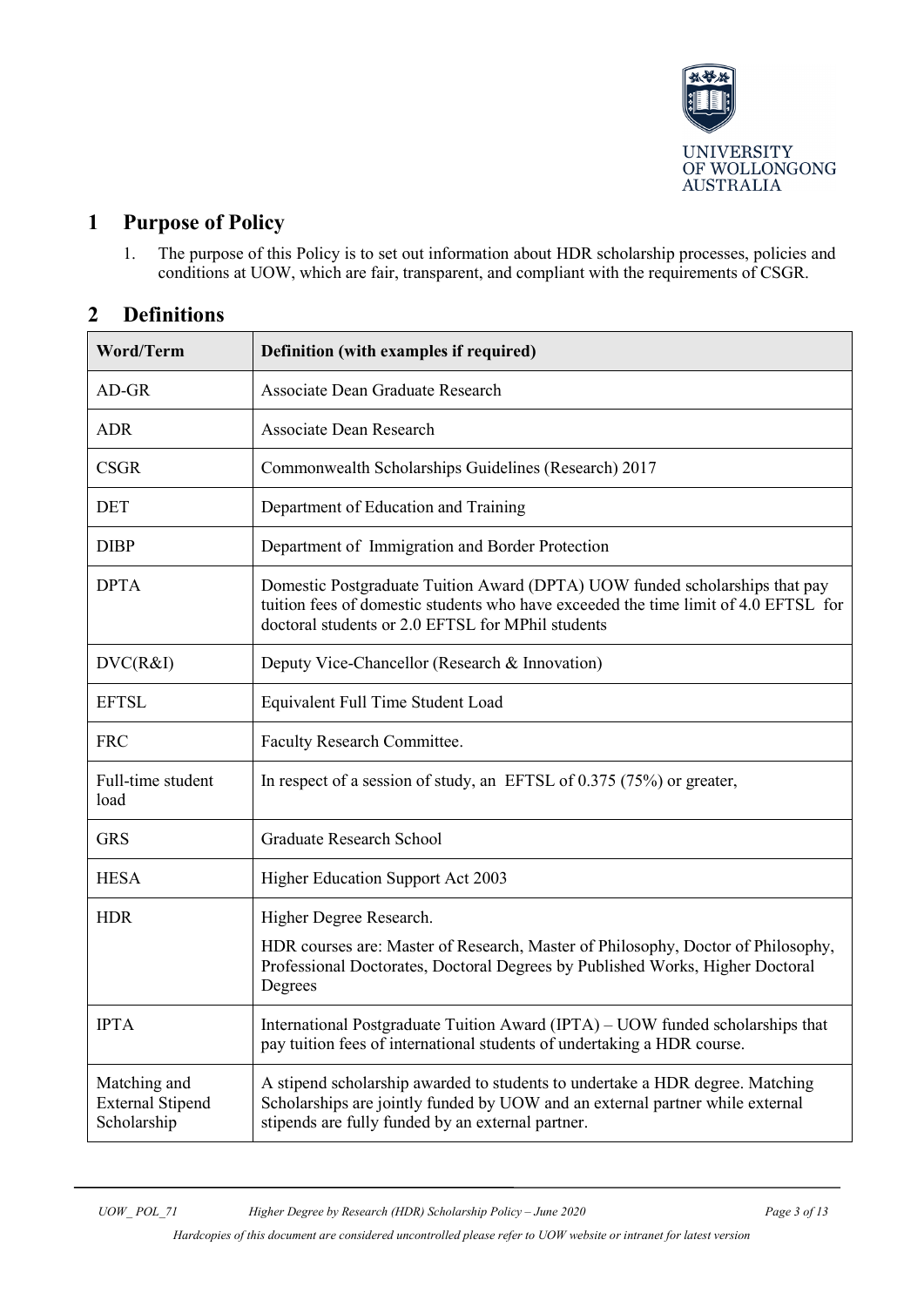

| <b>RTP</b>                 | <b>Research Training Program</b>                                                                                                                                        |  |
|----------------------------|-------------------------------------------------------------------------------------------------------------------------------------------------------------------------|--|
| RTP Fee Offset             | A type of scholarship which pays the tuition fee of a HDR student. Funded by the<br>Australian Government.                                                              |  |
| RTP Stipend<br>Scholarship | A type of RTP scholarship, funded by the Australian Government, and awarded to<br>students to undertake a HDR degree.                                                   |  |
| RAP                        | Resource and Allocations Working Party. A subcommittee of the University<br>Research Committee which oversees HDR scholarship and internal grant allocations<br>at UOW. |  |
| Stipend                    | A type of scholarship to assist students with general living costs                                                                                                      |  |
| <b>UPA</b>                 | University Postgraduate Award. A UOW-funded stipend scholarship awarded to<br>students to undertake a HDR degree.                                                       |  |

# <span id="page-3-0"></span>**3 Application & Scope**

- 1. This policy applies to all UOW staff members and HDR scholarship applicants at UOW.
- 2. All scholarship offers are conditional on candidates receiving an unconditional offer for the associated HDR degree.
- 3. This policy does not apply to offshore students including those at UOW Dubai.

### <span id="page-3-1"></span>**4 Tuition Fee Scholarships**

- 1. Tuition fee scholarships pay a student's tuition fees under one of the following categories:
	- a. the Australian Government funds RTP Fee Offset scholarships;
	- b. UOW funds DPTA and IPTA scholarships.
- 2. Completion or withdrawal from a degree, or termination of candidature will result in the cancellation of the tuition fee scholarship.

#### **RTP Fee Offset**

- 3. The RTP Fee Offset covers tuition fees for doctoral students for a period of up to 4 EFTSL of study, and for Masters of Philosophy/Masters of Research students for up to 2 EFTSL of study.
- 4. To be eligible for a RTP Fee Offset, a student must:
	- a. Be a student undertaking any HDR degree at UOW;
	- b. Not be receiving a scholarship for which course tuition is a component under any other scholarship scheme.
- 5. Eligible domestic HDR students are automatically awarded a RTP Fee Offset.
- 6. International HDR students who are awarded a RTP Stipend Scholarship are automatically awarded a RTP Fee Offset.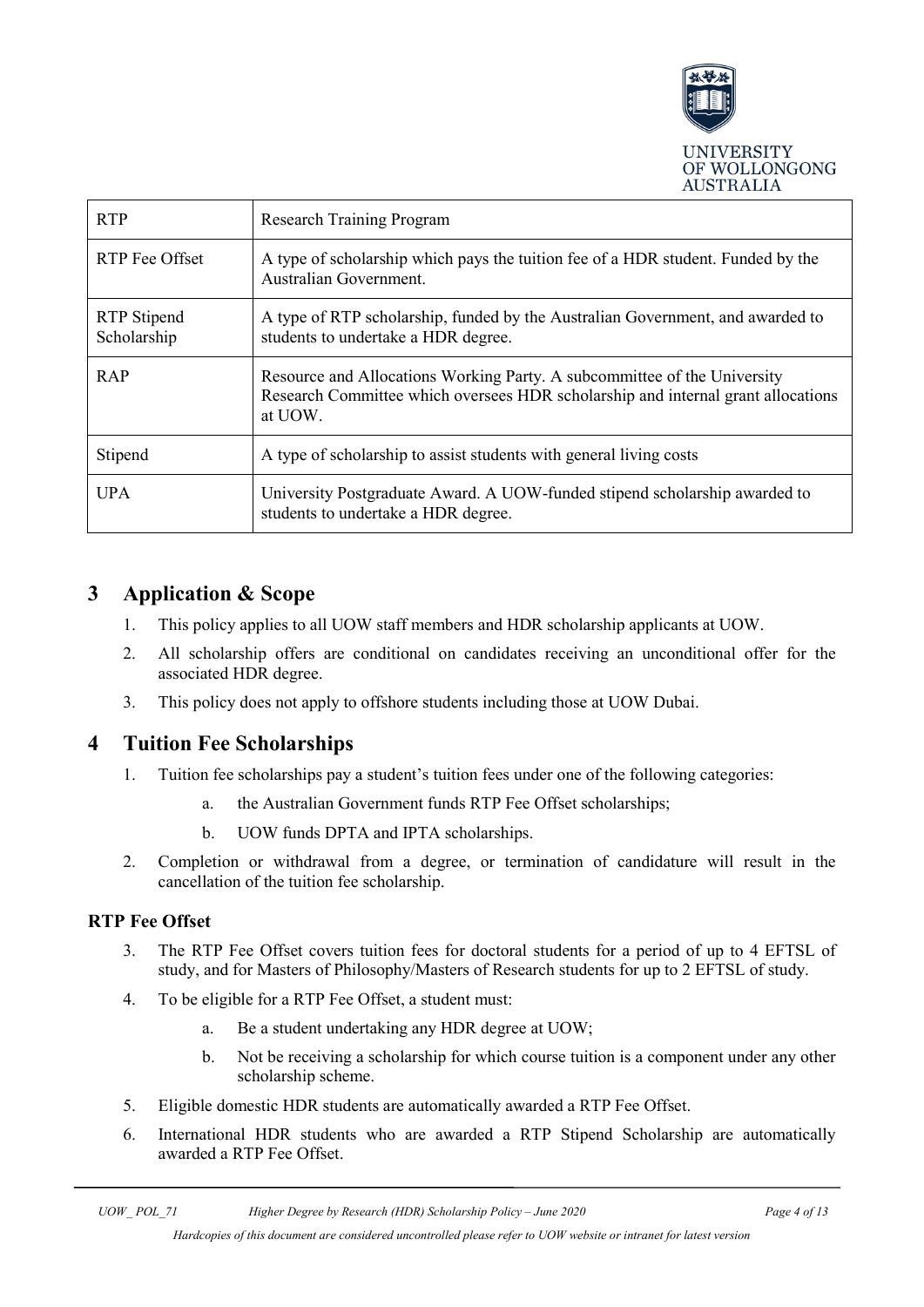

#### **Domestic Postgraduate Tuition Award (DPTA)**

- 7. The DPTA is available to domestic students who have exceeded the maximum study limits and satisfy the extenuating circumstances criteria outlined in the UOW Fees Policy.
- 8. To be eligible for a DPTA, a student must:
	- a. Be a domestic HDR student who is currently enrolled in a doctoral degree or MPhil and classified as overtime (>4.0 EFTSL for doctoral students; >2.0 EFTSL for MPhil students).
	- b. Meet all of the extenuating circumstance criteria as stipulated in the UOW Fees Policy.
- 9. Applications for DPTAs must be submitted by the student to the GRS by the advertised deadline prior to the commencement of each session.
- 10. The Dean of Graduate Research reviews individual applications and makes approvals based on extenuating circumstances criteria outlined in the UOW Fees Policy.

#### **International Postgraduate Tuition Award (IPTA)**

- 11. To be eligible to apply for an IPTA, a student must:
	- a. Be an international student undertaking a doctoral or MPhil degree at UOW;
	- b. Meet international student visa requirements as specified by the DIBP;
	- c. Not be receiving a scholarship under any other scheme for which course tuition is a component.
- 12. All international students who are awarded a stipend scholarship are also provided with a full course IPTA to cover their tuition up to 4.0/2.0 (for doctoral/MPhil degrees) EFTSL, if their scholarship does not cover course tuition. The awarding of an IPTA to international students without stipend support is the responsibility of the Dean of Graduate Research. The criteria for their approval are set out below.

#### **Full Course IPTA – Tuition Only**

- 13. The Dean of Graduate Research will use the following selection criteria and priorities when selecting international students for full course IPTAs without a stipend:
	- a. Applicants who hold the following UOW qualifications; Master of Philosophy,1st class Honours degree; Master of Research with a WAM of 80 or above;
	- b. Applicants in priority discipline areas, or undertaking strategic important projects, as identified by the DVC(R&I);
	- c. Other criteria which may be used are those listed in Appendix 1

#### **Additional Session IPTA**

- 14. To be eligible to apply for an additional session IPTA a student must:
	- a. Demonstrate that they have already paid 3 EFTSL of tuition fees, for doctoral students, or 2 EFTSL of tuition fees for MPhil students.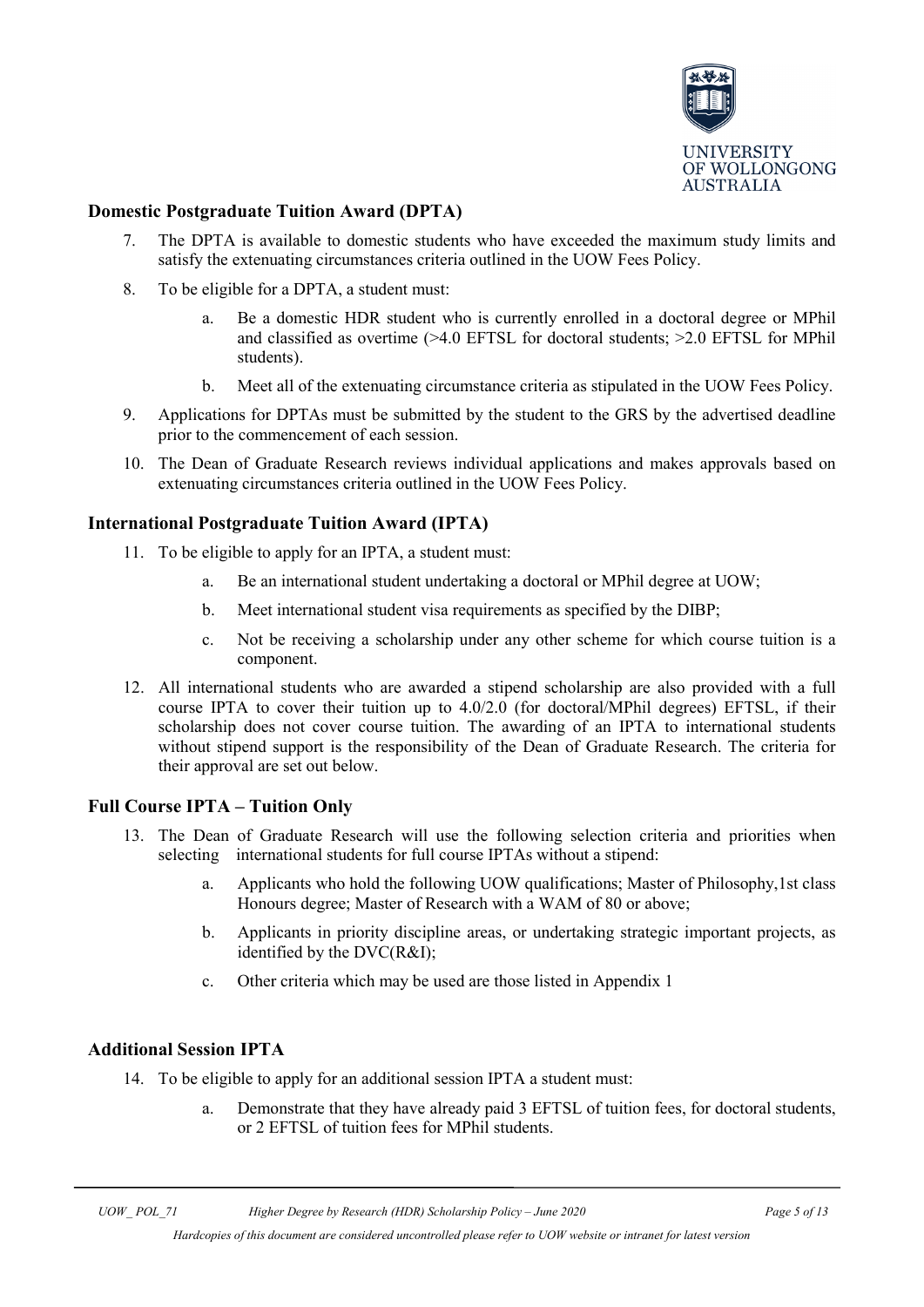

- b. Provide evidence that they are near completion, including draft chapters and papers, supported and signed off by their Principal Supervisor and the ADR.
- 15. Normally only one additional session IPTA will be approved however in exceptional circumstances a second additional session IPTA may be approved.
- 16. The award of a sessional IPTA requires joint approval of the Associate Dean Graduate Research and the Dean of Graduate Research.
- 17. The award of a subsequent sessional IPTA (i.e. beyond 4.5 EFTSL) requires joint approval of the Dean of Graduate Research and the Deputy Vice-Chancellor Research and Innovation.

#### **Financial Hardship IPTA**

18. To be eligible to apply for an IPTA for financial hardship reasons, a student must provide full details of the financial circumstances which make them unable to pay fees, supported and signed off by their principal supervisor and the relevant ADR.

### <span id="page-5-0"></span>**5 Stipend Scholarships**

- 1. Stipend scholarships provide HDR students with a living allowance and can be awarded to both domestic and international students. Stipend scholarships fall under the following categories:
	- a. RTP stipends are funded by the Australian Government.
	- b. UOW funds UPA Stipends
	- c. Matching Stipends are jointly funded by UOW and external partners
	- d. External Stipends are fully funded by industry or other external sources.
- 2. Stipend scholarships are awarded at the base stipend rate, specified in the CSGR for that year.
- 3. Stipend scholarships are awarded for a duration of up to 3.5 EFTSL for doctoral students and 2 EFTSL for MPhil students.
- 4. The stipend for full-time scholarships is non-taxable, while the stipend for part-time students is taxable. The stipend rate paid reflects the enrolment status (full or part time) of the student.
- 5. Full-time stipend scholarship holders may undertake external work but it should not exceed eight hours a week during business hours, Monday to Friday, 8am to 6pm.
- 6. Note that there are no restrictions on external working arrangements for part-time stipend scholarship holders or for RTP Fee Offset holders.
- 7. To be eligible to apply for a Stipend Scholarship, a student must:
	- a. be enrolled in, or have an unconditional offer for, a MPhil or doctoral degree at UOW;
	- b. not be receiving income from another source to support that student's general living costs while undertaking the course of study if that income is greater than 75 % of the student's RTP Stipend rate. Income unrelated to the student's course of study or income received for the student's course of study but not for the purposes of supporting general living costs is not to be taken into account; and
	- c. meet DIBP visa requirements (International students).
- 8. In the main scholarship round which takes place in October each year, UOW accepts applications from all interested applicants by the advertised closing date.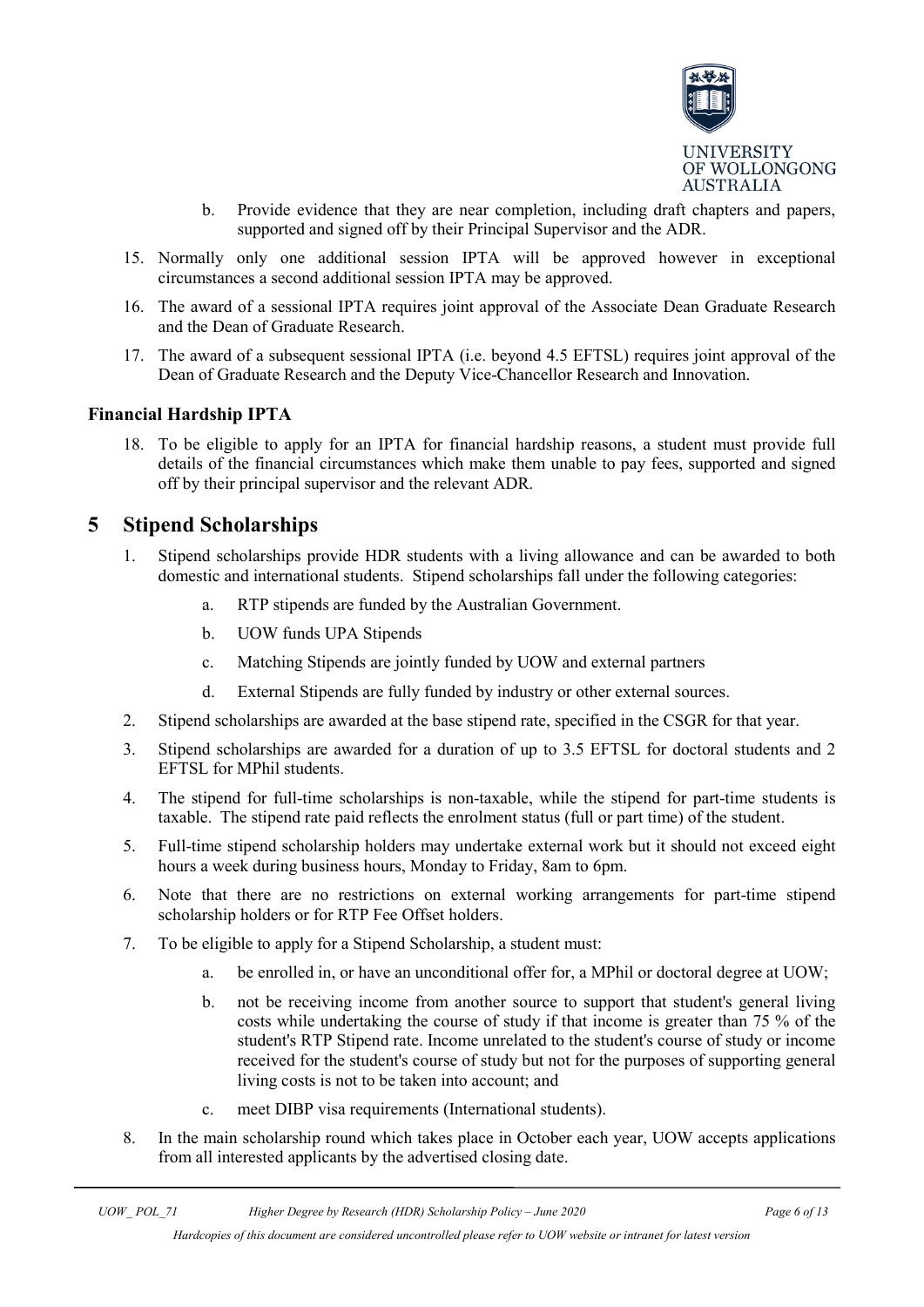

- 9. Main Round stipend scholarships are allocated by members of the RAP based on applications ranked and recommended by the faculties.
- 10. The FRC (or a subcommittee) for each Faculty and AIIM will rank (with distinct ranks for each candidate) and shortlist suitably qualified applicants for both RTP and UPA scholarships in their discipline areas using the ranking criteria listed in Appendix 1.
- 11. The Dean of Graduate Research may request that domestic and international candidates are ranked separately, both at the FRC and for each Faculty at the RAP.
- 12. The RAP will meet in early December each year and consider the ranked applications from the faculties and allocate the scholarships on the basis of the faculty rankings and the criteria listed in this policy.
- 13. In order to attract/retain high quality HDR students Faculties/AIIM can request that the Dean of Graduate Research approve an early stipend scholarship offer be made. Each Faculty/AIIM may request up to two early offers per year, to be made between candidate application and the RAP Meeting.
- 14. The selection Criteria which will be used by the FRC and RAP are listed in Appendix 1. In addition, priority discipline areas and strategically important projects may be identified by the DVC(R&I).
- 15. Scholarship applicants are notified of the outcome by the GRS following the RAP meeting.

#### **Matching and external stipend scholarships**

- 16. Matching stipend scholarships applications are accepted in two rounds each year, to be held before the start of Autumn and Spring Sessions.
- 17. Applicants for matching stipend awards must apply by the advertised closing date. Their research supervisors must also submit documentation addressing the additional criteria (see 18.) by the closing date
- 18. External stipend scholarships applications are accepted at any time of the year, outside of the main scholarship round.
- 19. The number of matching awards each year will normally be 20% of the UPA pool. This percentage can be varied by the DVC (R&I).
- 20. The selection criteria for matching and external scholarships are those in Appendix 1 with the following additional criteria:
	- a. depth of relationship with external partner;
	- b. external supervision; and/or
	- c. opportunities for students to visit their external partners and/or participate in internships.
- 21. Matching and external scholarships are assessed by the Dean of Graduate Research and the Associate Dean Graduate Research and awarded by their mutual agreement.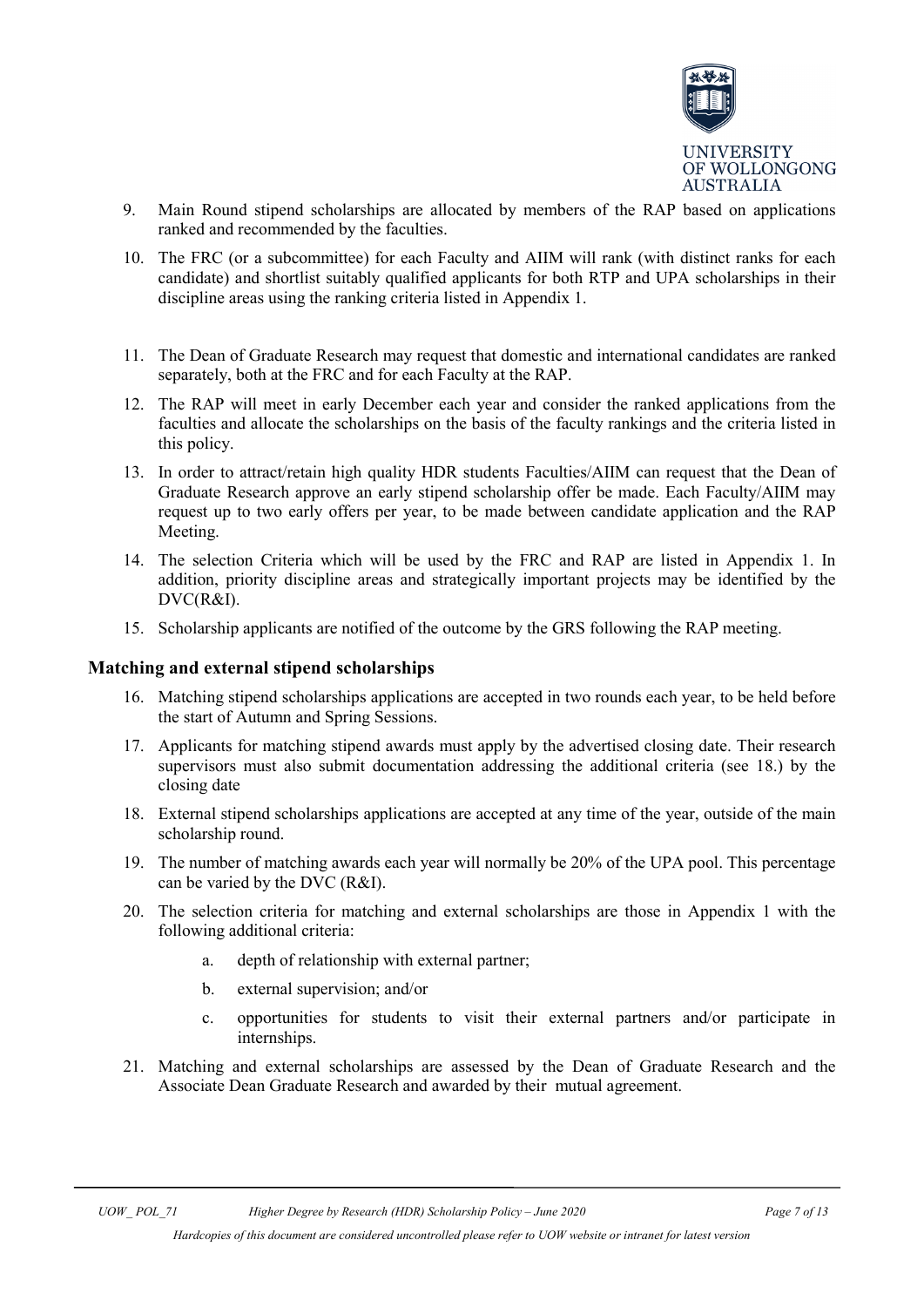

### <span id="page-7-0"></span>**6 Allowances**

1. UOW does not provide allowances to fund ancillary costs for HDR students. Examples of such ancillary costs include Overseas Student Health Cover Policy, fees for international students, relocation costs to undertake HDR study or HDR thesis or academic publication costs.

# <span id="page-7-1"></span>**7 Period of stipend support**

- 1. Stipend scholarships are awarded for the duration set out in clause 5.3 of this policy.
- 2. The duration of all stipend scholarships will be reduced by any periods of study undertaken:
	- a. towards the degree at UOW prior to the commencement of the scholarship; or
	- b. towards the degree at another Higher Education Provider before transferring to UOW;
	- c. towards the degree during suspension of the scholarship (unless the study was undertaken as part of a Commonwealth Government financially supported international postgraduate research scholarship or award); or
	- d. previously while receiving a stipend scholarship at UOW.
- 3. The period of stipend support will be extended by relevant periods of leave approved by UOW (refer to Section 8).
- 4. If a student upgrades from a Master of Philosophy to a Doctoral degree then the period of stipend support will be increased to a total of 3.5 EFTSL. If a downgrade occurs, to a Master of Philosophy, from a doctoral degree, then the period of stipend support will be decreased to 2 EFTSL, or cease altogether, if more than 2 EFSTL of support is already consumed.
- 5. Any changes to the title of the student project, the supervisory team, the UOW School in which the student is based, or the Field of Education will not affect the period of stipend support.
- 6. Completion or withdrawal from the degree, or termination of candidature will result in the cancellation of the stipend scholarship.

### <span id="page-7-2"></span>**8 Leave Entitlements**

#### **Suspension**

- 1. Students may apply for a suspension of their scholarship for up to 12 months.
- 2. The minimum time frame for a suspension is one session.
- 3. Suspensions beyond 12 months will only be considered in exceptional circumstances which are beyond the student's control and must be approved by the Dean of Graduate Research.
- 4. Suspension beyond two years is not possible.
- 5. Any periods of suspension will not count towards the period of tuition fee or stipend support.

#### **Recreation Leave**

6. Stipend scholarship holders undertaking research programs are entitled to twenty (20) days paid recreation leave each year of the stipend scholarship and this may accrue over the tenure of the scholarship. This leave does not extend the duration of the scholarship.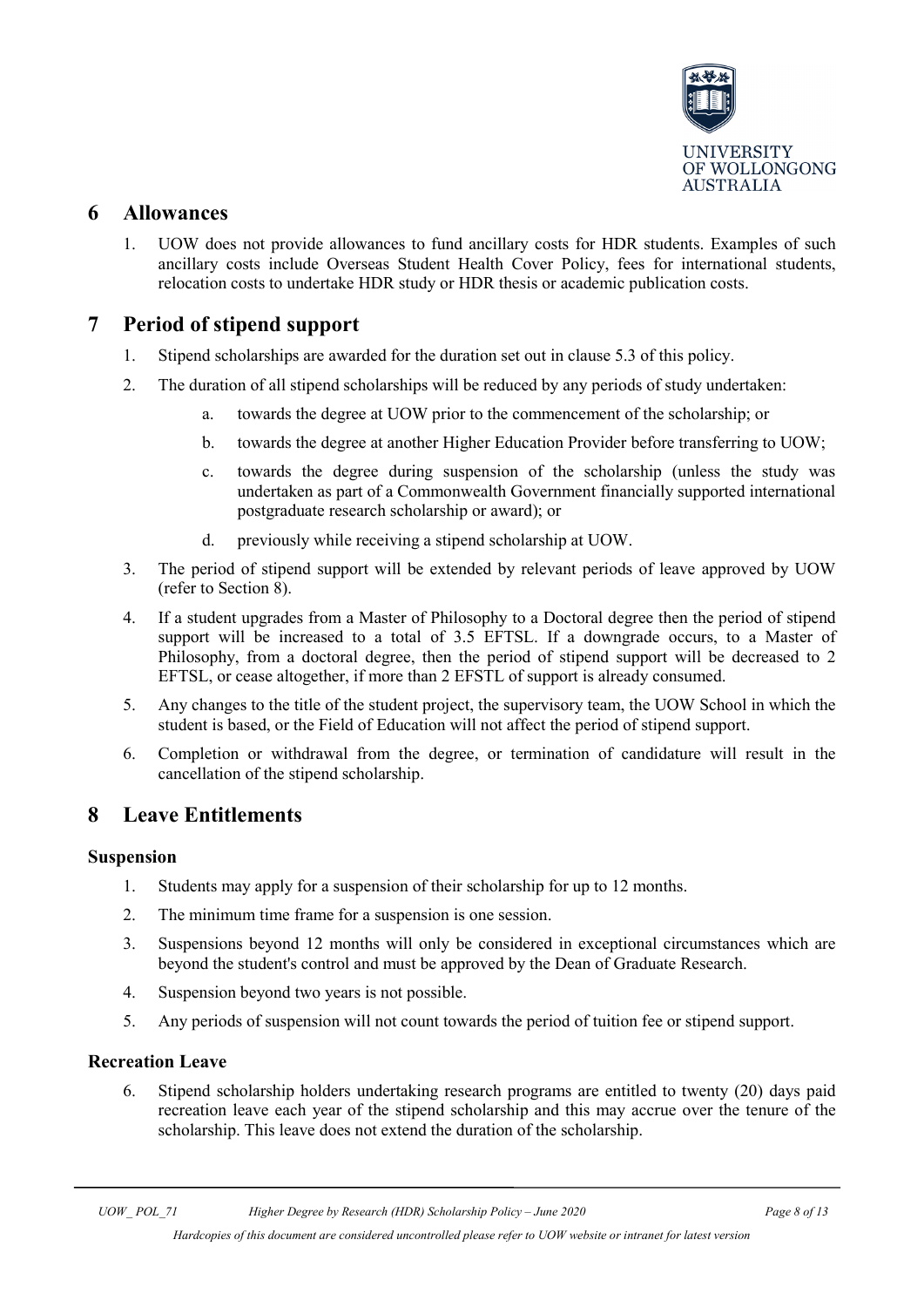

7. This entitlement may be accrued over the life of the scholarship but will be forfeited when the scholarship is terminated.

#### **Sick Leave**

- 8. Stipend Scholarship holders may take up to ten (10) days paid sick leave a year within the tenure of their scholarship.
- 9. This entitlement may be accrued over the life of the scholarship but will be forfeited when the scholarship is terminated.
- 10. Stipend scholarship holders may also receive additional paid sick leave of up to a total of 60 days during their 3.5 year scholarship (or pro rata for shorter Scholarships) for medically substantiated periods of illness lasting longer than ten (10) days for which a medical certificate has been provided.
- 11. Additional paid sick leave may not be granted until the ten (10) days of paid sick leave (or the accumulation of the sick leave) has been exhausted.
- 12. Sick leave entitlements may also be used to cover scholarship or grant holders with family responsibilities caring for sick children or relatives.
- 13. Any periods of additional sick leave suspension do not count towards the period of stipend support.

#### **Maternity / Parental Leave**

- 14. Once stipend scholarship holders have completed 12 months of their scholarship, they are entitled to a maximum of 60 days maternity/parental leave during the tenure of their scholarship.
- 15. Scholarship holders who have not completed 12 months of their scholarship may access unpaid maternity/parental leave through the suspension provision.
- 16. Any periods of maternity leave will not count towards the period of stipend support.

#### <span id="page-8-0"></span>**9 Continuing HDR students**

- 1. All HDR Students continuing their studies in 2017 from earlier years have been advised about their transition to the RTP.
- 2. All students have been transferred on terms no less beneficial than their previous arrangements.

#### <span id="page-8-1"></span>**10 Industry research activities**

- 1. HDR students may undertake approved industry placements, research internships, professional practice activities or other similar enrichment activities, for up to six months duration, as part of their studies.
- 2. Students undertaking an industry research activity are not eligible to have their Stipend and/or tuition fee scholarship extended beyond the maximum period of support.
- 3. If a stipend is paid by the industry partner then Stipend scholarship students must suspend their award (see Section 8.1. to 8.5.) for the duration of the industry activity.
- 4. If no stipend is paid by the industry partner then stipend scholarship students can continue to receive their award during the industry research activity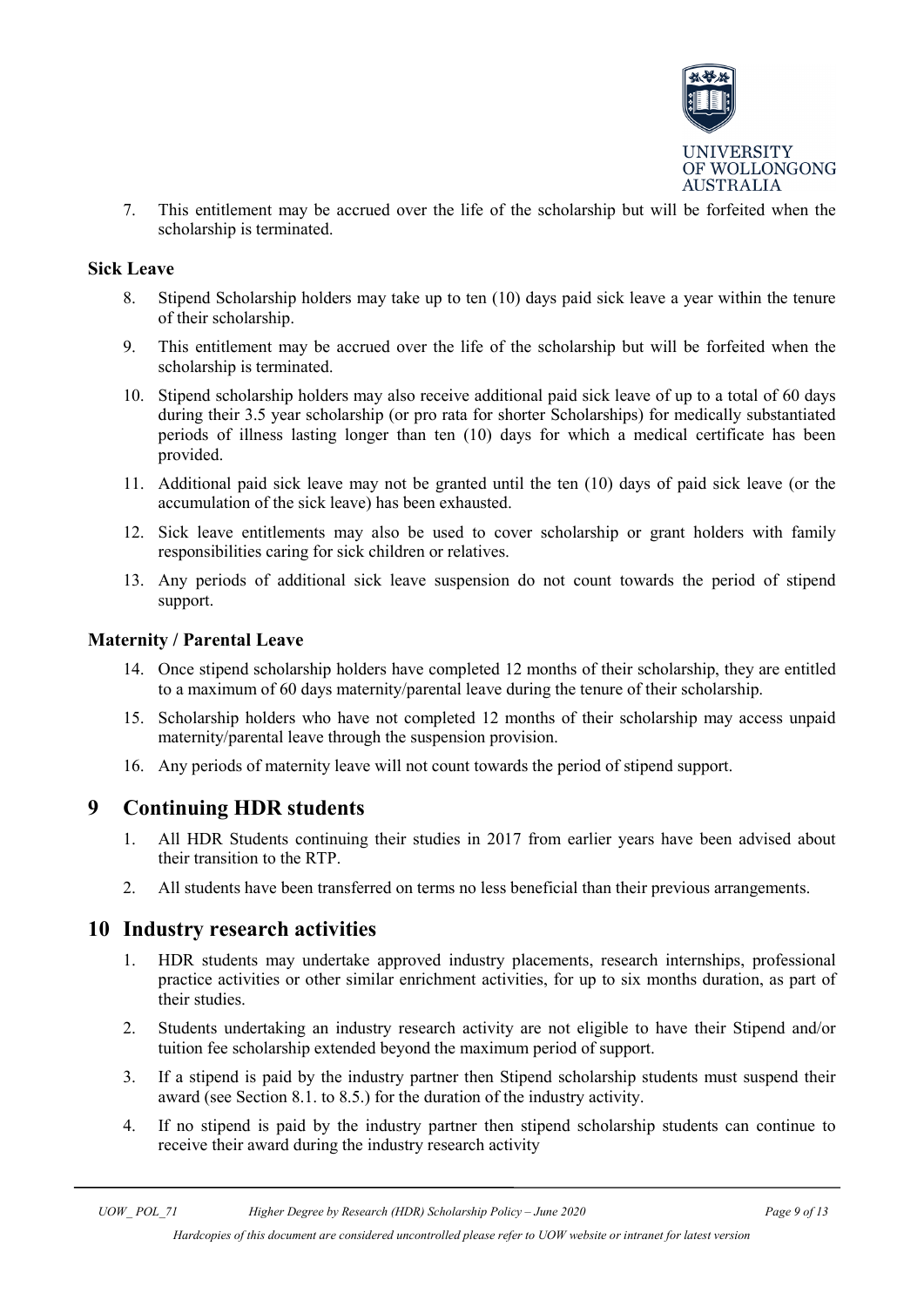

# <span id="page-9-0"></span>**11 Other relevant UOW Policies**

- 1. The CSGR requires that UOW policy specifically identifies information and provisions on a range of HDR matters. This section describes where those matters are discussed within the suite of other UOW Policies.
- 2. HDR Award Rules: describes provisions for changes from full-time to part-time enrolment and vice-versa; converting from a research masters to a doctorate and vice-versa; the research proposal review, probation and termination of candidature/scholarships.
- 3. HDR Supervision and Resources Policy: outlines provisions in relation to supervision and research facilities at UOW together with appropriate supervisory practice.
- 4. HDR Student Academic Complaints Policy: outlines the academic complaints procedures for HDR students at UOW.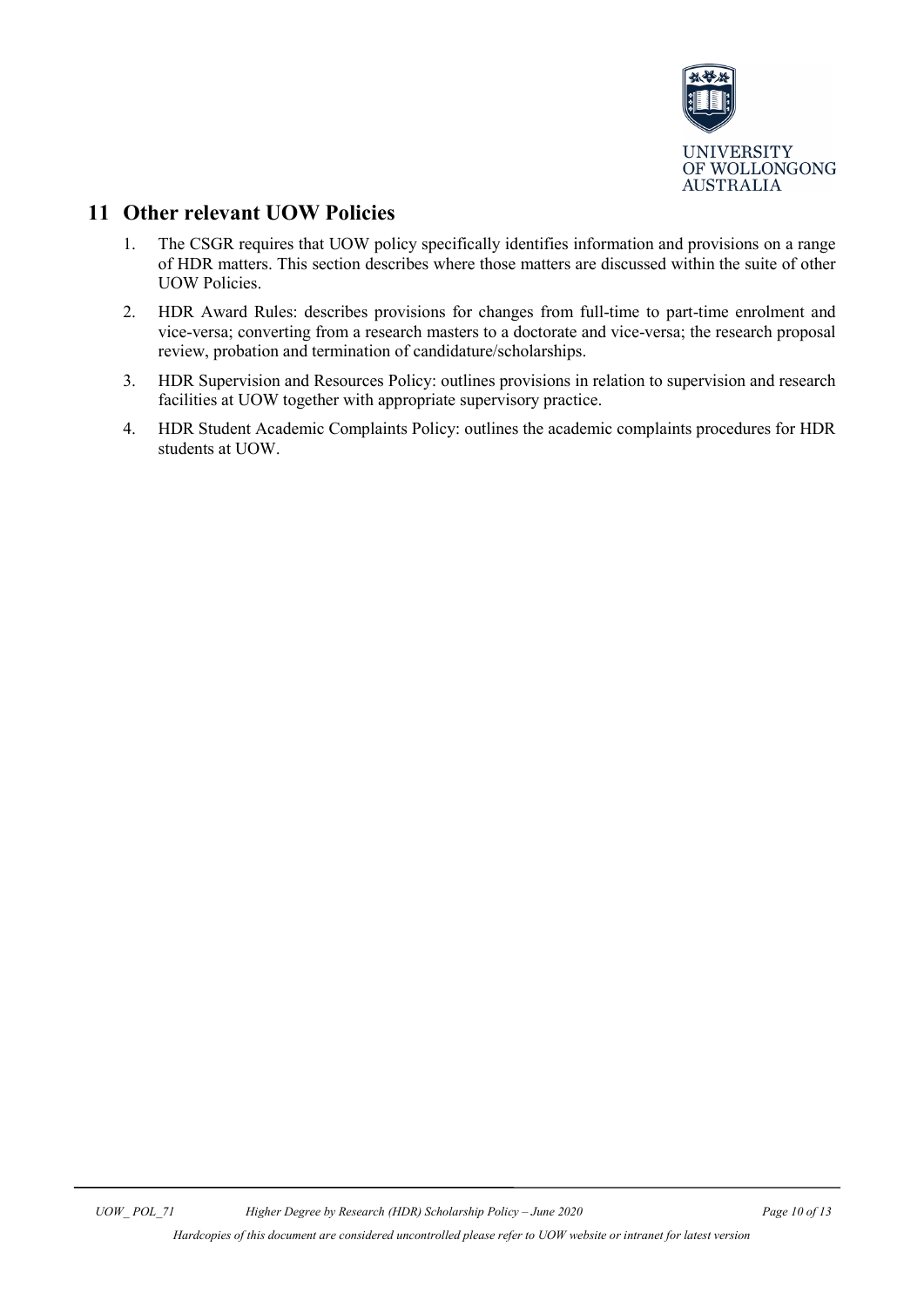

| <b>Version</b><br><b>Control</b> | <b>Date Effective</b>                   | <b>Approved By</b>                                | Amendment                                                                                                                                            |
|----------------------------------|-----------------------------------------|---------------------------------------------------|------------------------------------------------------------------------------------------------------------------------------------------------------|
| $\mathbf{1}$                     | 7 August 2009                           | University Council                                | <b>First Version</b>                                                                                                                                 |
| $\overline{2}$                   | 7 December<br>2011                      | University Council                                | Update terms; add IPTA details and criteria;<br>amend early offer details                                                                            |
| 3                                | 16 June 2017                            | University Council                                | Update policy as per scheduled review and to<br>incorporate new Commonwealth Scholarships<br>Guidelines                                              |
| $\overline{4}$                   | 28 August 2017                          | Deputy Vice-Chancellor<br>(Research & Innovation) | Administrative amendment to Sections 5 and 6<br>to clarify that approval of matching<br>scholarships requires joint approval from DOR<br>and AD(GR). |
| 5                                | 3 November<br>2017                      | Deputy Vice-Chancellor<br>(Research & Innovation) | Administrative amendments to clarify<br>provisions in response to Department of<br><b>Education and Training audit</b><br>recommendations.           |
| 5                                | 10 August 2018                          | <b>UOW</b> Council                                | Amendments arising from review of the<br>allocation of HDR Scholarships.                                                                             |
| 6                                | 4 November<br>2019                      | Deputy Vice-Chancellor<br>(Research & Innovation) | Amendments arising from changes to the fee<br>waiver arrangements.                                                                                   |
| 7                                | 1 January 2020<br>ON<br><b>APPROVAL</b> | Deputy Vice-Chancellor<br>(Research & Innovation) | Administrative amendments to reflect<br>rescission of General Course Rules replaced by<br>Higher Degree Research (HDR) Award Rules                   |
| 8                                | 9 June 2020                             | Deputy Vice-Chancellor<br>(Research & Innovation) | Administrative amendments to reflect change<br>from Dean of Research to Dean of Graduate<br>Research                                                 |

# <span id="page-10-0"></span>**12 Version Control and Change History**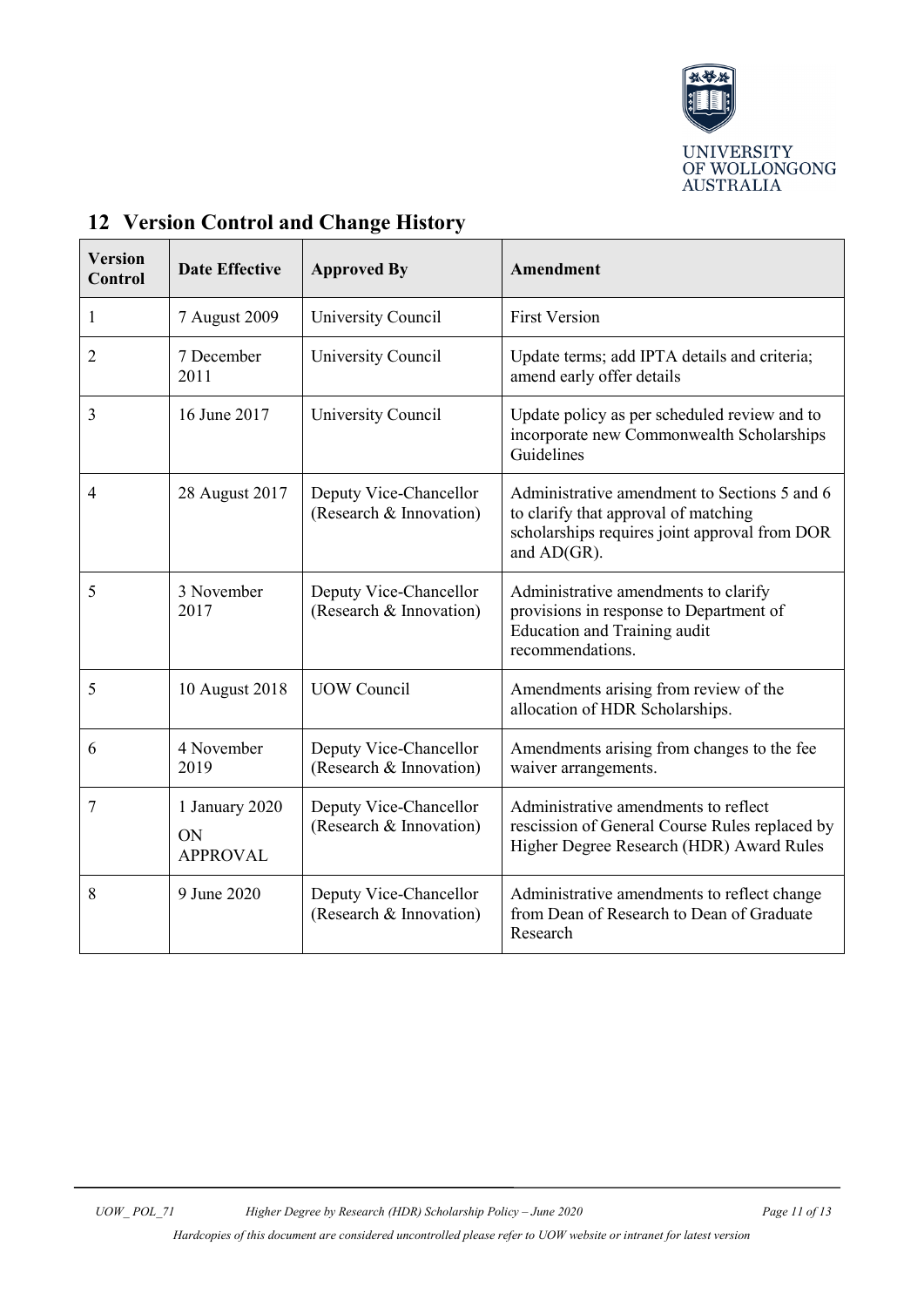

# <span id="page-11-0"></span>**13 Appendix 1 - Scholarship Ranking Criteria**

FRC's and the RAP will use the criteria below to rank scholarship candidates.

Each Committee can use their judgement about the relative importance of each criterion in determining their final ranking. In addition, individual FRC's may develop their own guidelines to aid their ranking processes. These ranking guidelines should be consistent with the criteria listed in this Appendix.

# **1. QUALIFICATIONS**

#### **1.1 Qualifications**

- UOW Hons/MRes/MPhil degrees
- High GPA,WAM and/or 1st class Honours degree
- Substantial research project/thesis of at least 25% of final year of study
- Relevance of subjects undertaken

# **2. RESEARCH**

### **2.1 Research Proposal**

- Well written and specific topic focus,
- Clear proposition and investigation method,
- Logical argument and familiarity with literature in the field,
- Fits well with expertise of proposed supervisor.

# **2.2 Industry Experience**

- Experience as a research assistant
- Laboratory, field, professional or technical expertise
- Industry experience
- Other relevant work or professional experience
- Significant experience as a creative practitioner
- Relevance and quality of experience